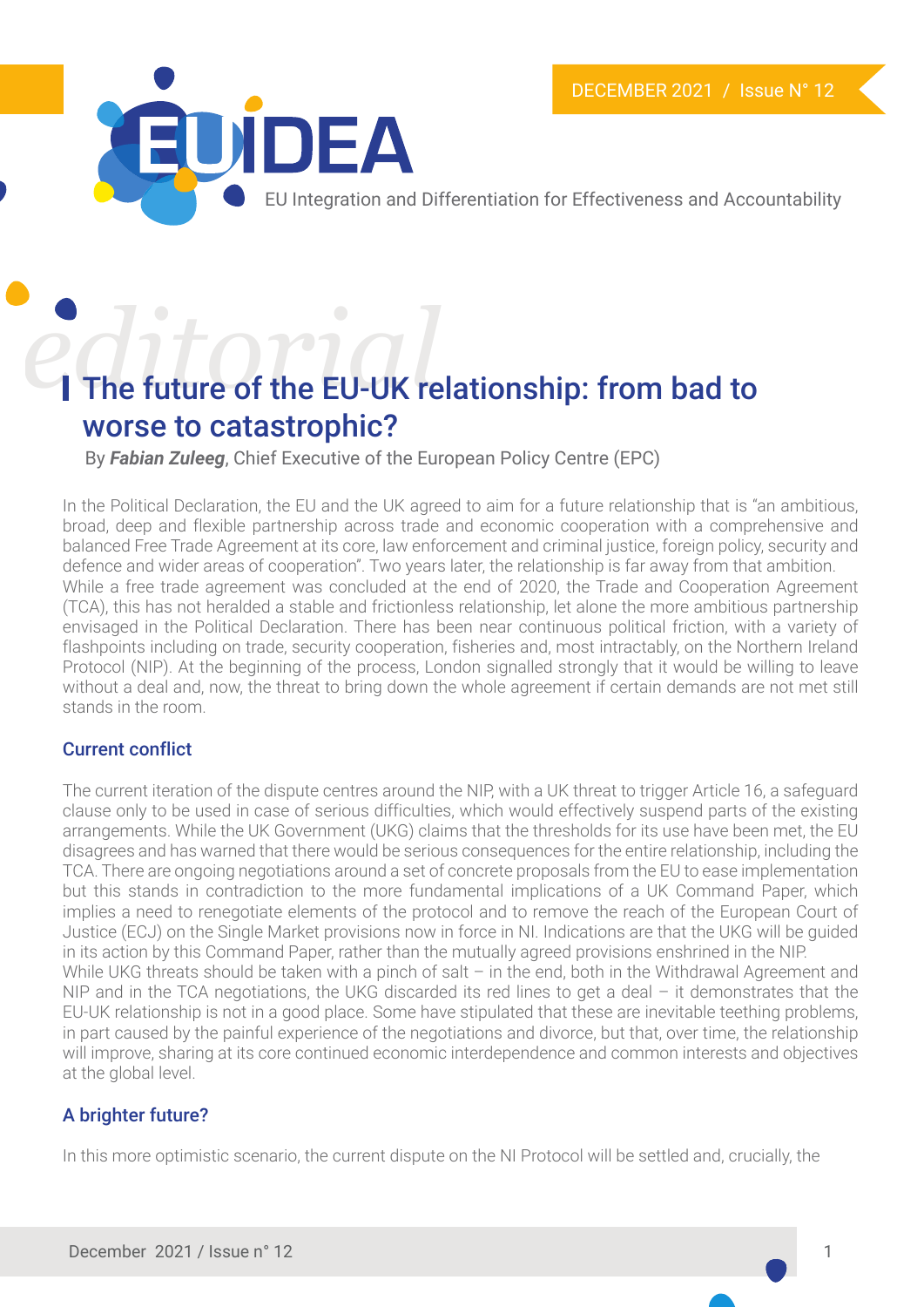solution will be sold jointly by the Commission and the UKG in NI, in particular with the unionist community, providing a stable basis for the future, which could lead to further cooperation across a range of other areas. Over time, the memories of the painful divorce will fade, providing a new model of cooperation between the EU and a European third country. This would enable the EU and the UK to jointly tackle the many areas of shared interests and values, including on migration, internal and external security, foreign policy, climate action and multilateralism, where a joint approach is more needed than ever in an increasingly contested global environment.

Unfortunately, this is highly unlikely, at least in the short to medium term. The EU will remain united on this issue and will not simply give in to UK demands. Neither UK divide-and-conquer tactics, nor the use of threats as a negotiation tool have worked in the past or will move the EU on its red lines in future. Much trust has been lost, and most, if not all, member states believe that the UK acted in bad faith during the negotiations and in its aftermath, for example with regard to implementing the compromise enshrined in the NIP. In particular, the agreement of the UK to the sequencing of the negotiations, i.e. concluding on the withdrawal issues before negotiating the long term relationship, has been de facto negated by the UK going back at this stage to question the NIP. Consequently, the willingness to compromise and accommodate the UK is extremely low, especially in those countries where the dispute with the UK impacts on domestic politics. EU positions and likely actions and reactions continue to be misunderstood and disregarded by the UK, with diplomatic relations damaged by grandstanding of UK officials for their domestic audiences.

The dispute on the NIP has been rolled up in the wider UKG 'sovereignty-first-Brexit' agenda, as evidenced by the questioning of the role of the ECJ, an issue far removed from the concerns that have been raised in NI. There is a real question about what future the current UKG envisages. At best, there is a (mistaken) view that threats and non-cooperation help the UK to get what it wants, at worst there is an ideological opposition to cooperation with the EU (or both), with a more constructive approach seen by many in UKG as a sign of weakness. Either way, for domestic political reasons, it is unlikely that the UKG will switch to a more cooperative mode any time soon, even if a compromise on NI is found. The future will remain precarious as there is no willingness on the UK side to confront the reality of this form of Brexit: that there are significant unavoidable political and economic costs that will have to be borne by the UK.

#### A downward spiral

But the situation could easily deteriorate even further. If the UK decides to trigger Article 16, potentially in the mistaken belief that this will force further concessions from the EU, undoubtedly the EU and individual member states will put counter-measures in place. This will be both at the formal level, including targeted tariffs, and, potentially, in terms of the practical implementation of the TCA, for example altering the level and speed of border controls in certain EU ports. The EU has made it clear that the agreement on NI is a precondition for the operation of the TCA, and anything that threatens Ireland's place in the Single Market will result in a strong reaction.

Such a situation also carries the potential of an escalation, driven by domestic political reactions on both sides. This could result in the TCA being effectively suspended, resetting the EU-UK economic and political relationship almost to a no-deal type of state, especially if the separate and binding legal provisions of the NIP are not honoured. None of this will help to resolve the issues in NI, which, even if there is a significant deterioration in the TCA, will still be bound by the NIP enshrined in the Withdrawal Agreement. It remains to be seen in how far the UK is willing to break an international treaty it has signed, with the global fall-out that would entail, and in particular the negative reaction this would draw from the Biden Administration.

#### The end of the road?

Of course, it doesn't have to come to that. But even in the best possible future, we will see the continuation of the difficult relationship that has been deteriorating ever since the UKG chose a path of maximum divergence and confrontation. At worst, the underlying difficulties will erupt into open conflict, even leading to the suspension of the TCA. For the EU, this implies that, beyond working towards a constructive solution, there also needs to be contingency planning to deal with a breakdown in this precarious relationship, which might go from bad to worse to catastrophic in a very short time.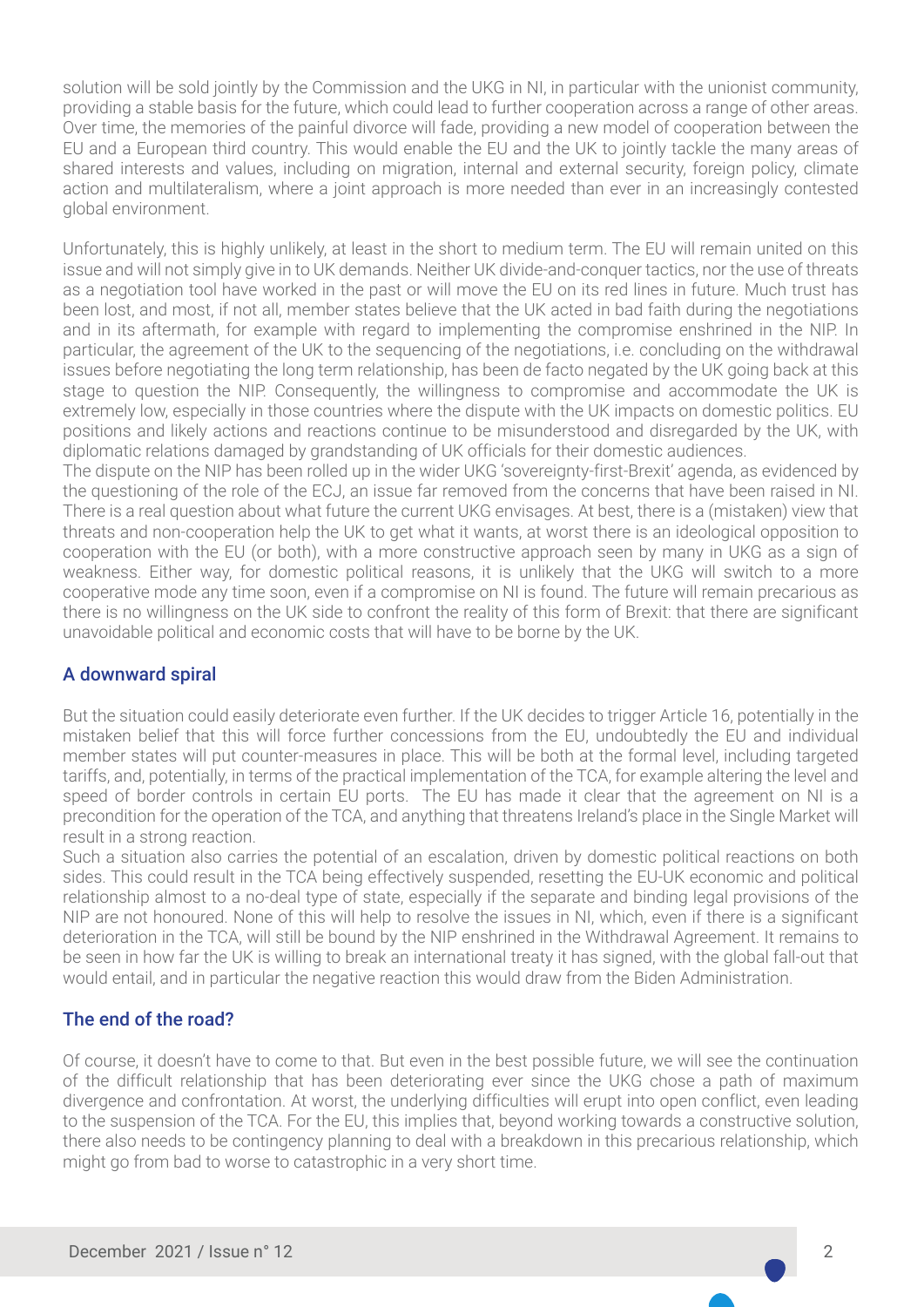### EU IDEA PUBLICATIONS

### RESEARCH PAPERS

#### [The Impact of Differentiation on EU Governance: Effectiveness, Sustainability and](https://euidea.eu/wp-content/uploads/2021/12/euidea_rp_12.pdf) **Accountability**

**Nicoletta Pirozzi**, Head of the "EU, Politics and Institutions" programme and Institutional Relations Manager at the Istituto Affari Internazionali (IAI), Scientific Coordinator of EU IDEA project and Associate of European Governance and Politics Programme at the European University Institute (EUI) and **Matteo Bonomi**, Research Fellow at the Istituto Affari Internazionali (IAI) and member of the Balkans in Europe Policy Advisory Group (BiEPAG).

This research paper aims to offer an innovative and comprehensive assessment of the impact of differentiation on EU governance. It addresses the organizational, constitutional and socio-political factors affecting differentiation and integration in the EU in order to assess the effectiveness, sustainability, accountability and legitimacy of differentiated arrangements within the EU and between the EU and participating third countries. The ultimate aim is to provide an overall appraisal of how much and what form of differentiation propels European integration forward – as a whole and for specific policy areas – and what kinds of differentiation should be avoided to prevent disintegration in the future. The empirical research shows that formal arrangements of differentiation are not only compatible with, but also conducive to a more effective, cohesive and democratic Union when they have a direct link to EU institutions, are established with clear objectives in line with EU core values, and are equipped with adequate mechanisms to ensure accountability and to connect ins and outs. On the contrary, excessive flexibility entailed in looser forms of differentiated cooperation that are established outside the EU Treaties are likely to produce fragmentation dynamics and ultimately jeopardise the EU's political unity and normative consistency.

## CIDOB<br>ANGLORE **TELLIDEA** Differentiation in<br>ASEAN, ECOWAS<br>and MERCOSUR: mparative analys

Euidea - "Differentiation [in ASEAN, ECOWAS and](https://www.youtube.com/watch?v=q7Hl-KRvQSU) MERCOSUR – A comparative analysis"

### EU IDEA MULTIMEDIA

VIDEOS



Euidea - "Migration [Challenges in Europe"](https://www.youtube.com/watch?v=XLgsRc8M3II&feature=emb_title)



Euidea - "Migration [challenges and the](https://www.youtube.com/watch?v=Eps-cRpJqbA) effectiveness of differentiation"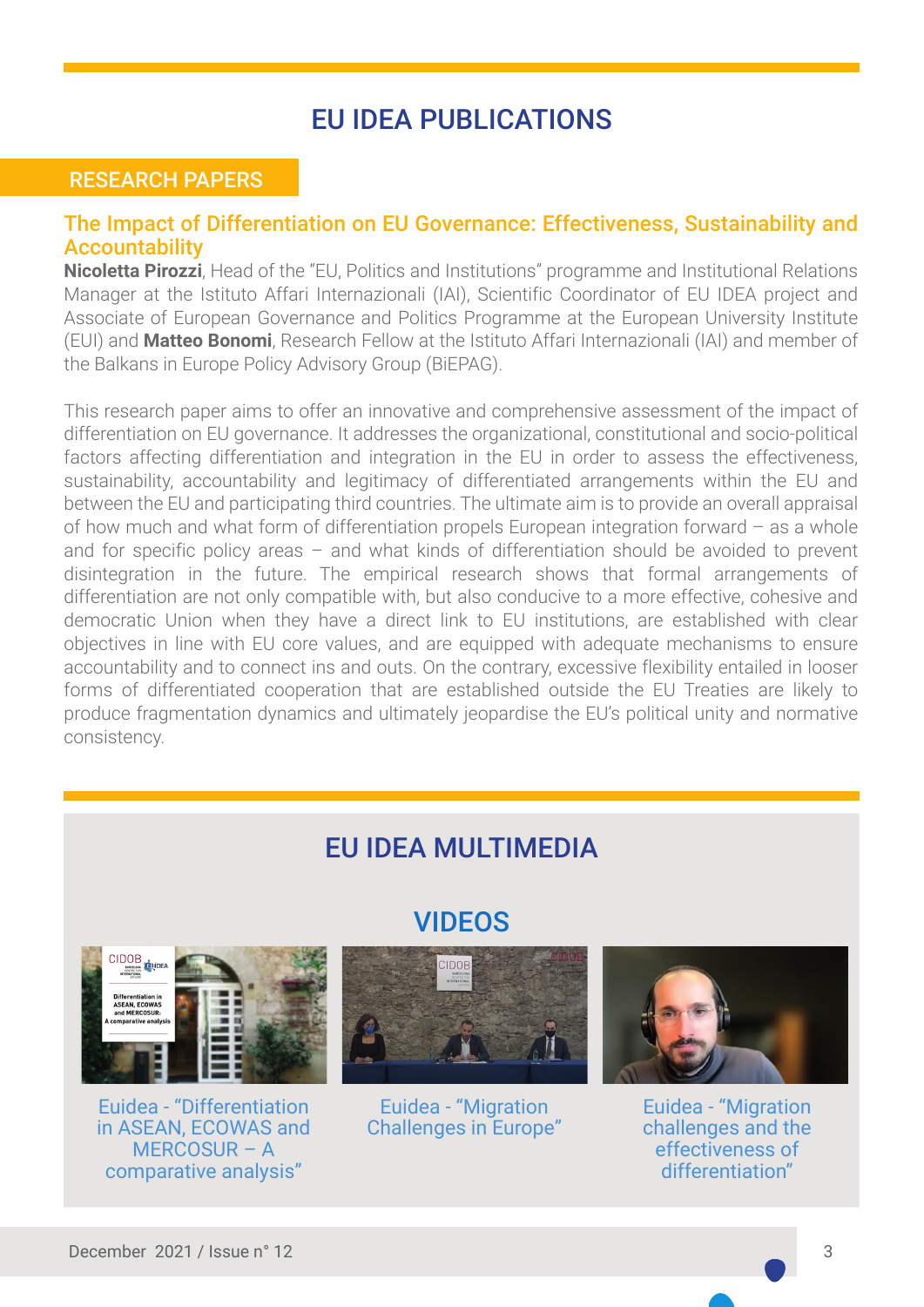

Euidea - "Differentiated [integration as a deliberate](https://www.youtube.com/watch?v=vPb5hxBGqkc) choice to foster European unity"



Euidea - "Differentiated [EUrope 2035: Elaboration](https://www.youtube.com/watch?v=5a3UURWusnY)  and Evaluation of Five Potential Scenarios"



[Euidea - "Public Opinion](https://www.youtube.com/watch?v=OcL9TS855Oo)  on an Ever More Differentiated EU"

### PODCAST







[Euidea #8: Differentiated integration as a conscious policy](https://www.spreaker.com/user/euidea/euidea-8-differentiated-integration-as-a?utm_campaign=episode-title&utm_medium=app&utm_source=widget)  choice. The way forward

[Euidea #7: How effective is differentiation in the EU's](https://www.spreaker.com/user/euidea/euidea-podcast-rubio-mixdown_9?utm_campaign=episode-title&utm_medium=app&utm_source=widget)  economic policy field?

[Euidea #6: Differentiation and the European Union's foreign](https://www.spreaker.com/user/euidea/eu-idea-podcast-juha-jokela?utm_campaign=episode-title&utm_medium=app&utm_source=widget)  and security policy

### INFOGRAPHICS



#### Differentiated EUrope 2035: [Elaboration and Evaluation of Five](https://euidea.eu/wp-content/uploads/2021/10/Euidea-infografica-video-06.pdf)  Potential Scenarios

[Public Opinion on an Ever More](https://euidea.eu/wp-content/uploads/2021/10/Euidea-infografica-video-05.pdf)  Differentiated EU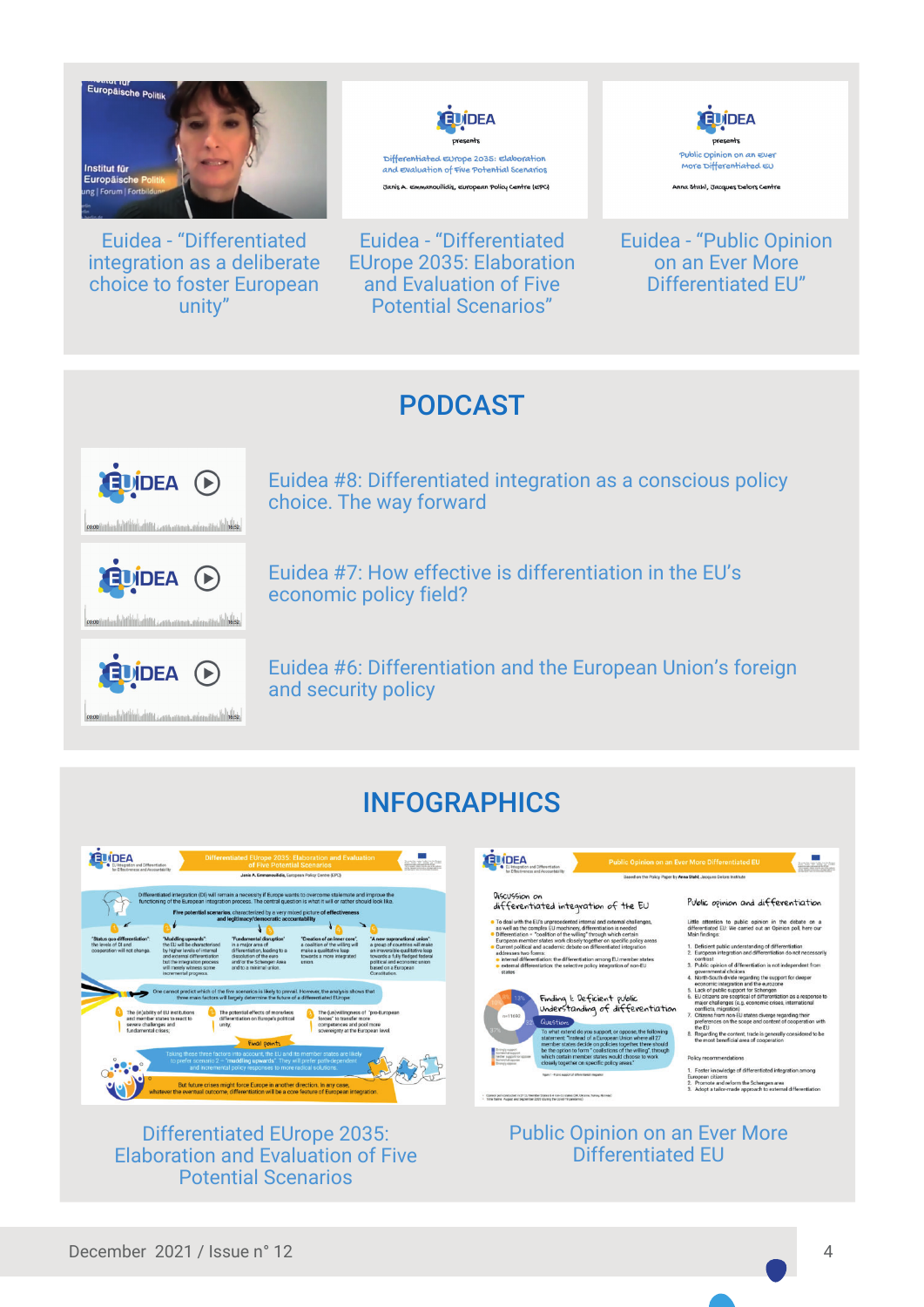### **EVENTS**

### **Past events**

### The future of European integration: What lessons to draw from Brexit? 30 November 2021 - **European Policy Centre**

This Online Policy Dialogue took stock of the post-Brexit landscape: the transition period, the limits of negotiation, and the issue of the Northern Ireland border. Speakers discussed the consequences of Britain's departure from the EU for the future of European integration and the lessons learned. A particular focus was placed on the implications for differentiated integration and the way in which the EU cooperates with third-party countries in the post-Brexit era.

This event was part of the Observatory on Brexit, a workstream within the EU-IDEA project. The Observatory monitors the Brexit process and outputs with a focus on the potential economic, political, institutional and social implications, and assesses the challenges and opportunities for differentiated integration and cooperation.

Recording available [here.](https://www.youtube.com/watch?v=h7-0BriA-jc)

### Taking stock 1 year after the EU-UK Trade Agreement

#### 6 December 2021 - **European Policy Centre**

This Policy Dialogue took stock of the post-TCA landscape: the situation with regard to trade in goods and services, capital and labour mobility, digital trade, logistics and supply chains, and the UK's participation in European programmes. Speakers focused on the potential challenges and the restrictions that have occurred in trading relations in the post-Brexit period. Has the TCA brought stability to the EU-UK relationship, and how will it further develop? How will the remaining gaps on trade be addressed? Will there be a breakthrough in negotiations on the Northern Ireland Protocol, and how will this issue influence the overall relationship? What are the implications of the developing EU-UK relationship for differentiated integration and cooperation between the EU and third countries? The Online Policy Dialogue discussed these and other issues.

This event was part of the Observatory on Brexit, a workstream within EU-IDEA project. The Observatory monitors the Brexit process and outputs with a focus on the potential economic, political, institutional and social implications, and assesses the challenges and opportunities for differentiated integration and cooperation.

Recording available [here.](https://www.youtube.com/watch?v=NT7sYtQWiwI)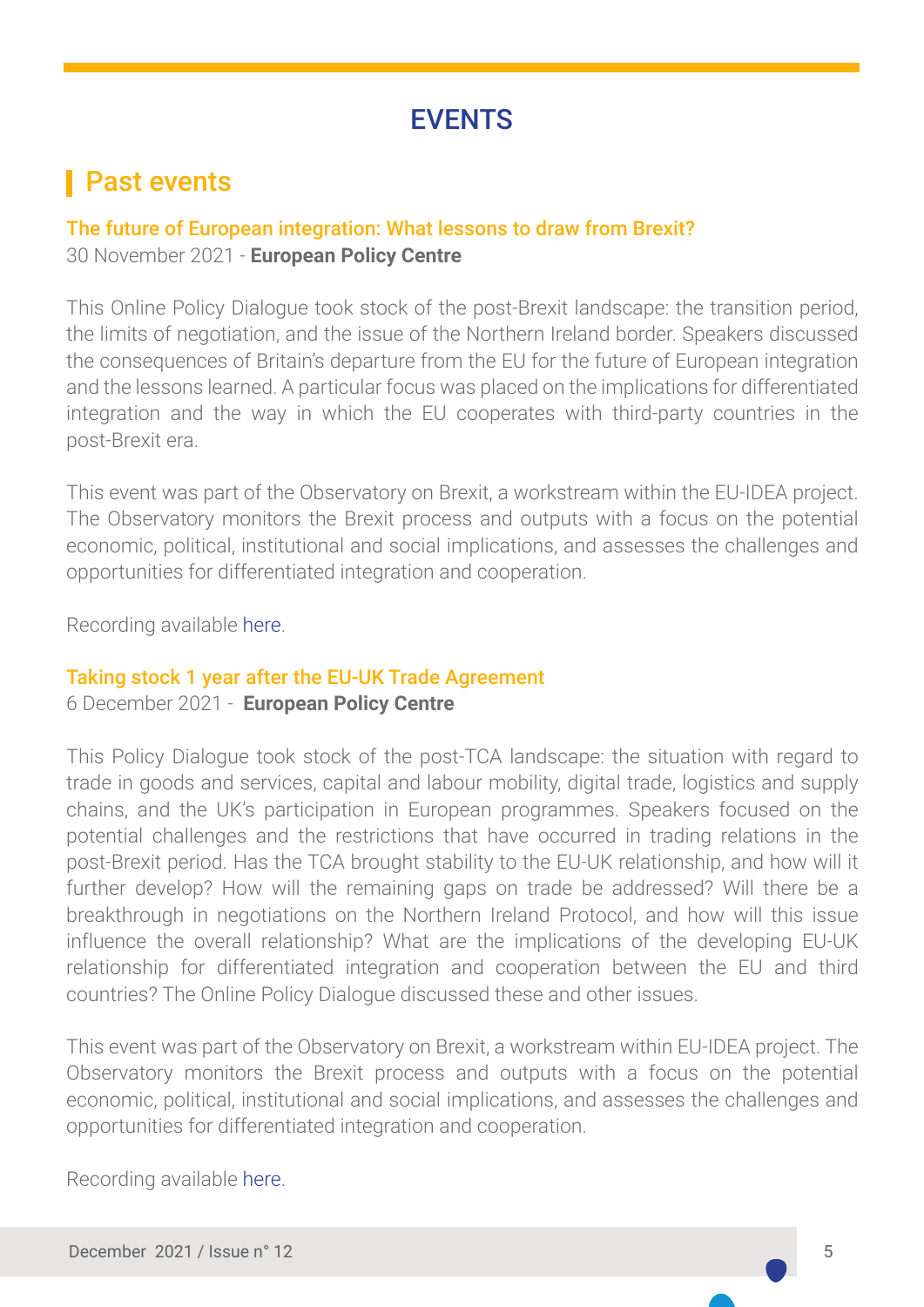### Workshop: European integration outside-in. Third country influence on EU law and policy making

4 and 5 December 2021 - **University of Geneva**

Debates on differentiated integration in Europe acknowledge the existence of external differentiated integration, i.e. third country inclusion below the threshold of membership. However third country inclusion is usually examined from an "inside-out" perspective: that is the extent to which and the processes through which third countries are subjected to parts of the EU acquis communautaire. In this workshop we turned the vector around and examined from the "outside-in" the venues and mechanism through which associated third countries gain agency and exert influence on EU law and policy making.

Two observations motivated this new research agenda. Firstly, with the institutionalisation of its 'external governance' the EU has become increasingly dependent on third country cooperation. This vulnerability grants third country governments potential leverage in their relations with the EU, and thereby open the door to reversed influence on EU law and policy making. This vulnerability is evident in sensitive policy fields such as migration but also in more technical areas such as energy relations or in the wider sphere of foreign and security policy if one considers the situation in Ukraine or Turkey.

Second, the dense web of technocratic cooperation in the policy areas covered by the association agreements has given third country regulators access to EU secondary bodies dealing with the daily refinement and implementation of EU law and policies such as decentralized agencies, comitology committees or policy networks. In these venues, third country representative actively participate in the EU's wider administrative space and may inspire common solutions via their expertise and administrative capacity.

In the meantime, the rapprochement of third countries to the EU's law and policy making is not without legal and political controversy as concerns the integrity of the legal and political order.

### Assessing EU foreign, security and defence policy co-operation with its neighbours

### 16 December 2021 | Online - **Centre for Europea Reform, Istanbul Policy Center and Norwegian Institute of International Affairs**

This webinar on differentiation in foreign, security and defence policy co-operation between the EU and neighbouring countries was organised by the CER, IPC and NUPI. The webinar is part of Work Package 5, which looks at differentiation in Foreign Security and Defence Policy. The webinar included participants from some of the EU's main foreign policy partners: Norway, Serbia, Turkey and Ukraine. Speakers discussed the way in which foreign policy co-operation between their country and the EU functions and how it may be improved. Topics discussed included the different mechanisms for consultation with the EU, including the format of consultations; the modalities of participation in EU Common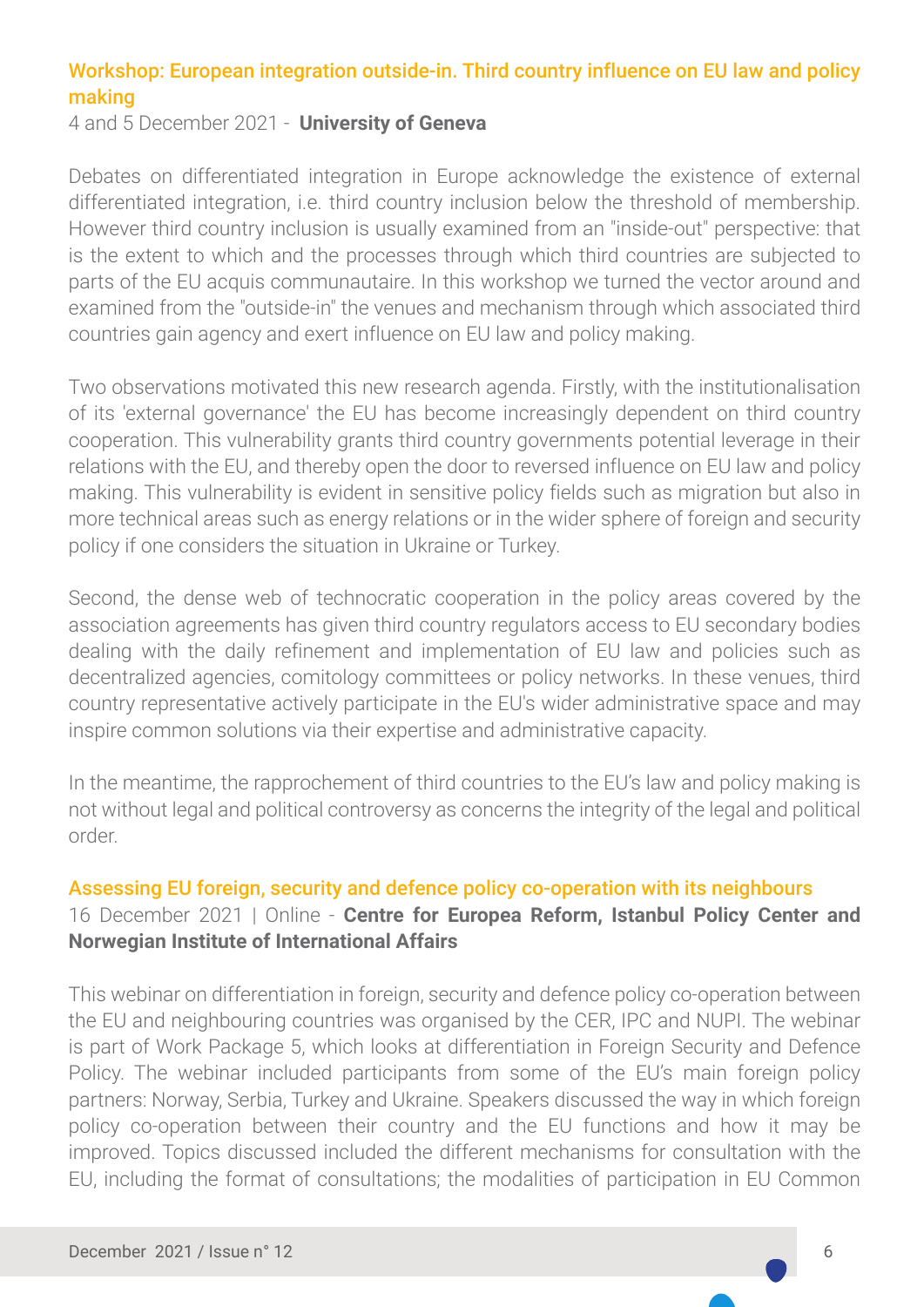Security and Defence Policy operations; the relationship between the EU and NATO; and defence industrial co-operation between partners and the EU.

### EU IDEA project: differentiated integration has to be used "very carefully" in the Western Balkans

17 December 2021 - **Institute for Democracy 'Societas Civilis'** 

"We have to be very careful, because if we go too far with differentiated integration outside the European Union, it can bring to disintegration". Dragan Tilev, State Counselor at the Secretariat for European Affairs of the Republic of North Macedonia, is convinced that the path to EU accession for the Western Balkans has to follow "a new methodology, addressing all the open issues with more unity and pragmatism".

In a nutshell, these are the challenges for the European Union dealing with the enlargement process and with the future EU membership of the Western Balkans' countries. Tilev gave a keynote speech during the conference Differentiated Integration and the Western Balkans, organized by the Institute for Democracy 'Societas Civilis' (IDSCS) today (Friday 17 December) within the framework of EU IDEA – Integration and Differentiation for Effectiveness and Accountability.

### FROM THE NETWORK

#### [EU-UK relations: there is no steady state](https://www.cer.eu/sites/default/files/insight_SL_NIproto_26.10.21_fin.pdf)

By **Sam Lowe**, senior research fellow at the Centre for European Reform

The current crisis over the Northern Ireland protocol will pass, but tensions between the EU and the UK are not going away.

### [Opening Pandora's box: what the Eu-UK trade deal means for trade and conditionality](https://www.cer.eu/sites/default/files/insight_SL_trade_14.10.21_0.pdf) By **Sam Lowe**

The EU-UK Trade and Co-operation Agreement includes world-leading sustainability commitments. But the EU can't expect to replicate these in other trade deals without conceding more market access.